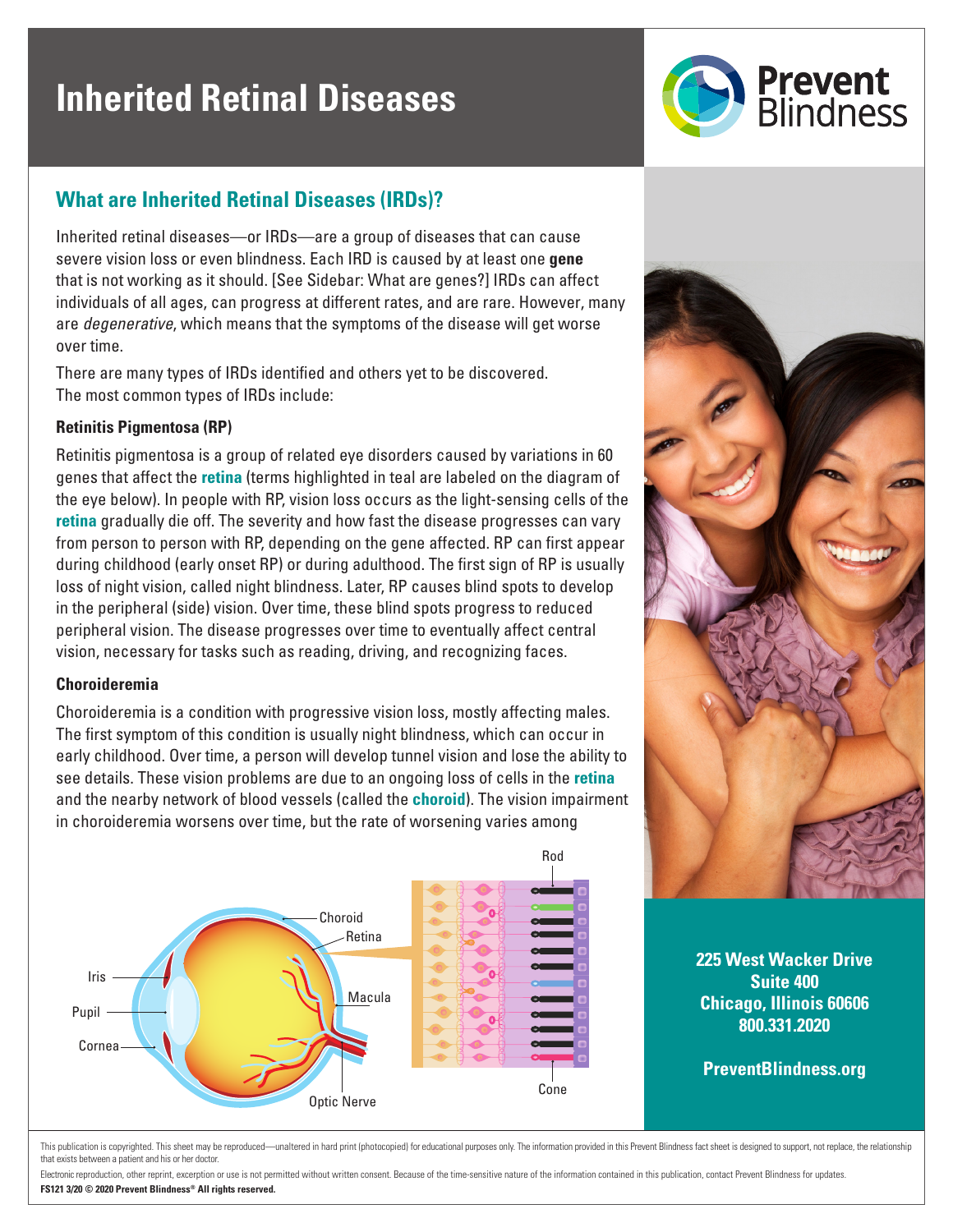# **Inherited Retinal Diseases (IRDs)** (Continued)

affected individuals. This condition may cause complete loss of vision by late adulthood.

#### **Stargardt Disease**

Stargardt disease is also called Stargardt macular dystrophy. The disease causes damage to the **macula**, a small area in the center of the **retina** that is responsible for sharp, straight-ahead vision. The disease typically causes central vision loss during childhood or adolescence. Sometimes, vision loss may not be noticed until later in adulthood. Only rarely do people with the disease lose all vision.

#### **Cone-rod Dystrophy (CRD)**

Cone-rod dystrophy (CRD) is a group of more than 30 IRDs that affect the **cones and rods**. Cones and rods are the light sensitive cells found in the **retina**. With progressive deterioration of the cones and rods, people with this condition experience vision loss over time. The first symptoms usually occur in childhood, and may include blurred vision and an intense sensitivity to light (called photophobia). These symptoms are followed by blind spots in the center of vision, loss of the ability to see color, and loss of side or peripheral vision. Most individuals with this condition lose a significant amount of vision by mid-adulthood.

# **DNA Strand**

### **What are genes?**

The human body is composed of trillions of cells. Cells are the basic building blocks of all living things. The command center of each cell is called the nucleus, and it contains chromosomes. Chromosomes are made up of DNA—the body's hereditary material. A **gene** is a small section of DNA that contains the instructions for a specific molecule in the body, usually a protein. Each gene contains the information required to build specific proteins needed in the body- proteins build bones, determine eye color, allow muscles to move, control digestion, and keep your heart beating. If there is a change in a gene's DNA sequence, called a variant, it can cause a necessary protein to not work properly, or to be missing.

#### **Leber Congenital Amaurosis (LCA)**

Leber Congenital Amaurosis is an eye disorder that primarily affects the **retina**. The retina is the layer of the eye that acts like the film in the camera, capturing a visual image and sending electrical signals to the brain. LCA is one of the earliest onset forms of an IRD. People with this disorder typically have severe visual impairment beginning in infancy. LCA is also associated with other vision problems, such as:

- > **Photophobia:** Increased sensitivity to light
- > **Nystagmus:** Uncontrollable movements of the eyes
- > **Extreme hyperopia:** Farsightedness
- > **Slow reacting pupils:** Pupils are the black circles in the center of the eyes surrounded by the **iris** that change size in response to the amount of light entering the eye. The **pupils** do not react normally to light for individuals with LCA. Instead, the pupils open and close more slowly than normal, or they may not respond to light at all.
- > **Misshaped corneas:** The **cornea** is the clear front covering of the eye. It may be cone-shaped and unusually thin with LCA.
- > **Crossed eye (strabismus):** The muscles of the eye do not form or work properly, causing the eyes to look in two different place at the same time.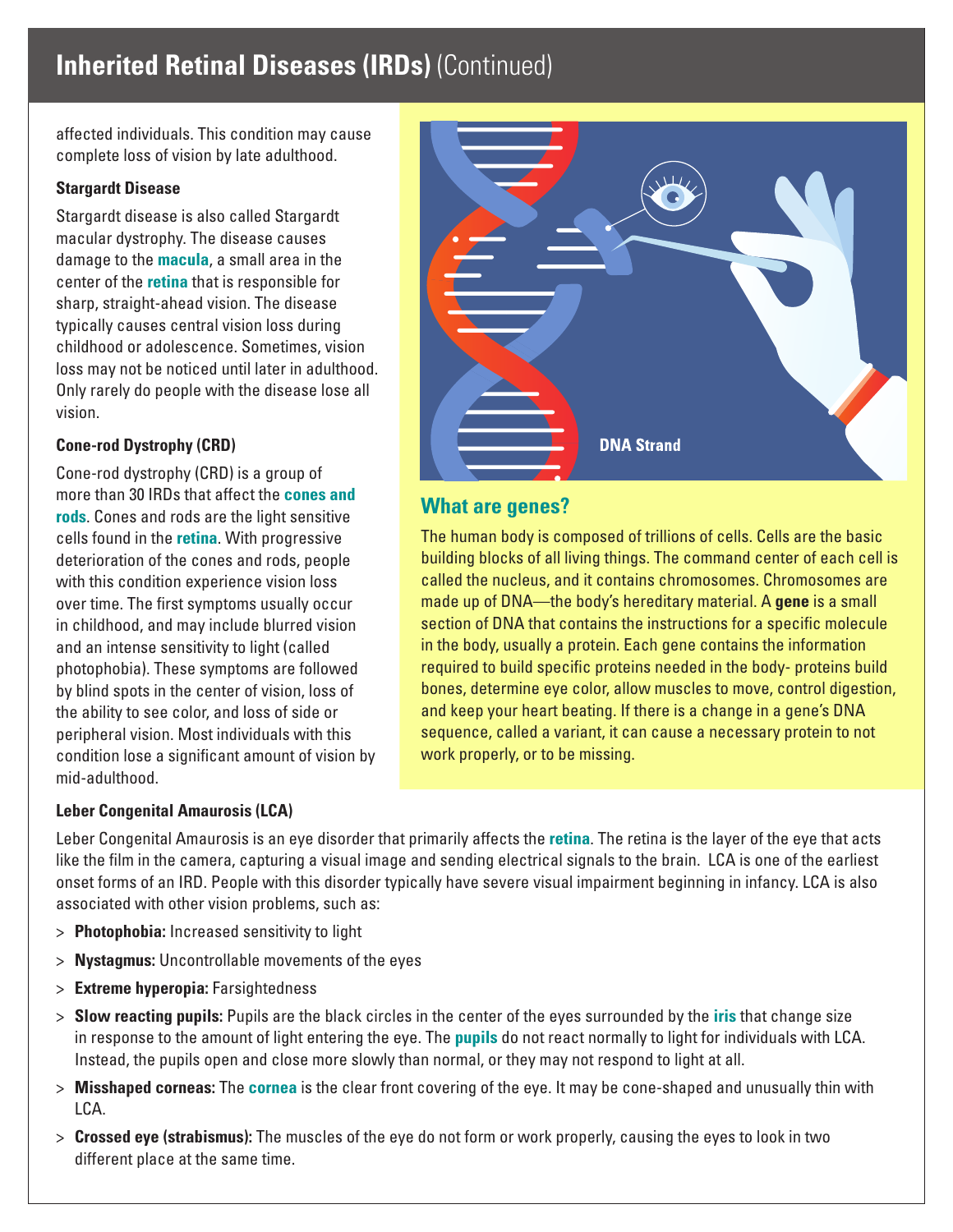# **What Causes Inherited Retinal Diseases?**

An IRD is a genetic disorder– a change, or variant, in one or more genes that contribute to proper retinal function. The genetic disorder affects the gene's ability to do its job properly. If there is a mistake in a gene, a protein might not be made correctly or at all, and cells in the retina can degenerate and cause vision loss. There are more than 260 different genes known to cause IRDs.

Some gene mutations that cause IRDs are more severe than others. Your doctor is not only interested in which gene is not working properly in a patient, but also how vision is affected. Identifying the specific type of gene variant helps the doctor to provide the correct diagnosis to the patient and may allow him or her to direct patients to clinical trials for therapies that may save their vision. Genetic testing is now available to identify most, but not all, gene variants that cause IRDs.

# **What Increases the Risk for Inherited Retinal Diseases?**

IRDs are diseases that result from variants in our DNA. DNA is the hereditary information provided to a child from its mother and father. Variants in the DNA may be inherited from both parents, one parent, or can occur spontaneously. There are three types of inheritance patterns that can lead to an IRD, including- autosomal dominant, autosomal recessive, and X-linked. It is important to understand the pattern of inheritance to help doctors determine the type of IRD a person may have, and how it might be treated.

**Autosomal dominant:** A pattern of inheritance in which an affected person receives one copy of a variant dominant gene from one parent and one normal gene from the other parent. The variant dominant gene causes the IRD to occur.

**Autosomal recessive:** A pattern of inheritance in which the affected individual receives two recessive variant genesone from each parent. The parents are carriers who have only one normal copy of the gene and one variant copy of the gene. The parents do not exhibit the trait because the variant gene is recessive to its normal counterpart gene. If both parents are carriers, there is a 25% chance of a child inheriting both variant genes and developing an IRD. There is a 50% chance of a child inheriting only one variant gene and being a carrier, like their parents. Finally, there is a 25% chance of the child inheriting both normal genes and will not have an IRD or be a carrier.

**X-linked disorders:** X-linked inheritance means that the genetic variant is located on the X chromosome. These variants can cause X-linked disorders. X-linked variants do not cause the same problems in males and females. X-linked inheritance patterns differ depending on the type of inheritance and variant genes on the X chromosome which can be recessive or dominant. X-linked recessive conditions are always passed on from mother to child, with male children being affected with the condition and female children becoming carriers.

## **How are Inherited Retinal Diseases Diagnosed?**

When an eye doctor suspects that someone has an IRD, he or she will refer the patient to an ophthalmologist. The ophthalmologist will conduct a very detailed examination including the steps listed below. The goals of the detailed examination are to establish the specific diagnosis, get the treatment that is right for that diagnosis, connect the patient to supportive services such as low-vision rehabilitation, educate other family members about their risk for the disease, and provide information to the patient about clinical trials and new therapies.

The initial and follow-up examinations may include the following:

- **• Patient history:** Including current vision issues, patient medical history, current medications, and past medication use.
- **• Family history:** Constructing a family medical history to show the genetic relationships and medical disorders that occur in a family. From the family medical history, patterns of familial disorders and how diseases were passed down may emerge. This, in turn, leads doctors to a clear diagnosis of the genetic disorder and allows assessments for family members who may also be at risk for the disorder.
- **• Clinical eye examination:** The eye examination includes:
	- > Dilation: Eye drops put into the eye to widen the opening on the front of the eye, called the pupil. This allows the eye doctor to examine the health of the retina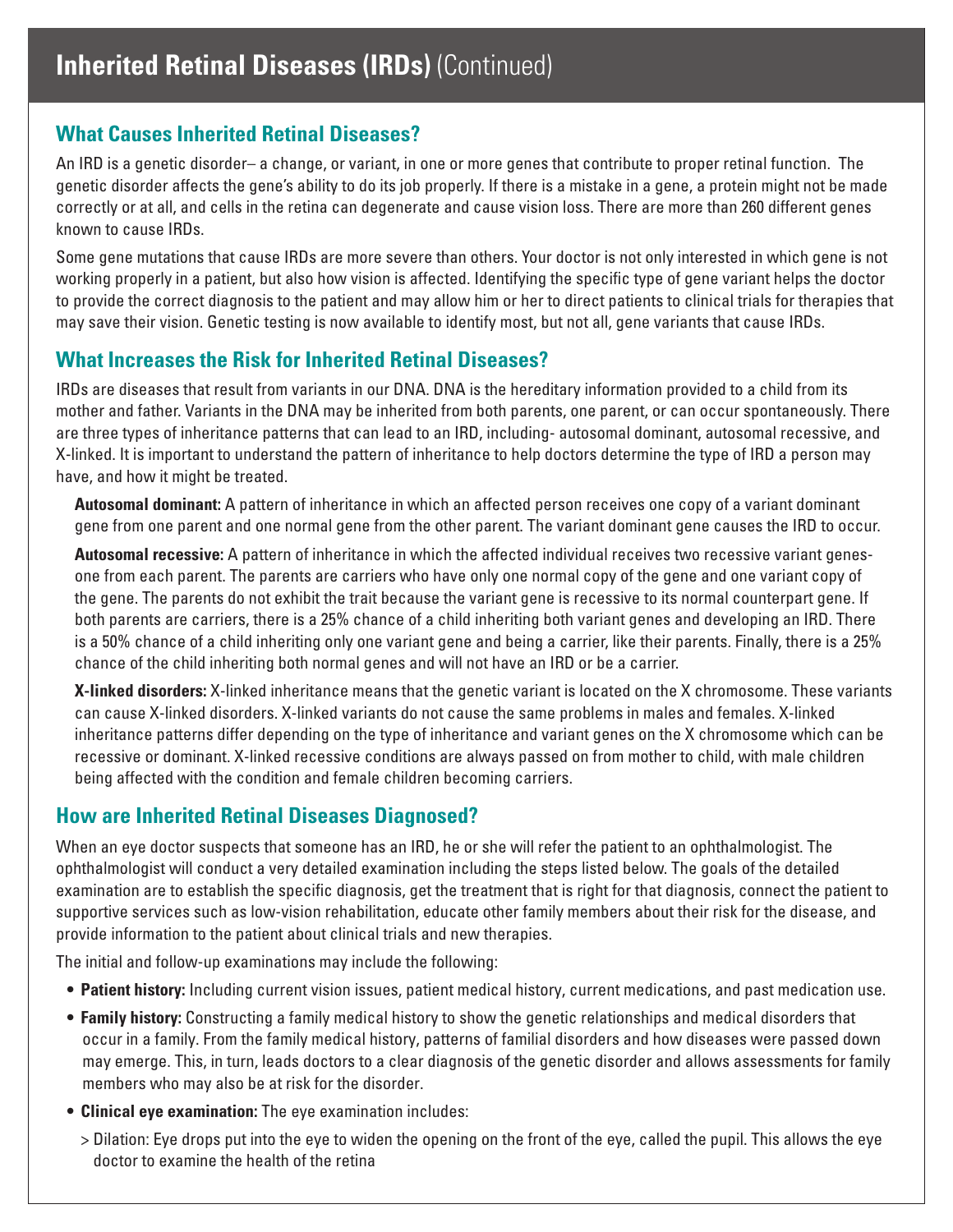- > Refraction: A measure of the ability to see detail up close and in the distance
- > Slit lamp: A non-invasive procedure that uses a microscope and bright light to look at different parts of the eye
- > Indirect ophthalmoscopy: A non-invasive tool worn on the head of the eye doctor that provides magnification, allowing them to examine the back of the eye
- **• Imaging:** The eye doctor will conduct a series of imaging tests to view different parts of the eye, including:
	- > Retinal photographs: A photo taken of the inside surface of the eye
	- > Optical Coherence Tomography (OCT): A test that takes crosssectional pictures of the retina. This allows your ophthalmologist to map and measure the thickness of the retina
	- > Fundus autofluorescence: A test used to create a density map of the layers of the retina
	- > Infrared autofluorescence: A test that provides information on the distribution of pigment in the retina
- **• Visual Field Testing:** A test that measures central and side or peripheral vision.
- **• Electroretinography:** A test to measure the electrical response of the eye's light-sensitive cells, called cones and rods. During the test, the eye doctor will place drops into your eyes, so you will not have any discomfort during the test.
- **• Genetic testing:** Patients may meet with a genetic counselor (someone that specializes in the genetic testing process and educating patients) to determine the testing approach that is best based on the other test results. Patients are often asked to provide a blood or saliva sample

# **Why is Genetic Testing Important?**

Identifying the *genetic* cause of disease is an important part of care for patients with IRDs. Many times, the exact type of IRD a person has can be difficult to determine based only on tests conducted in the eye doctor's office. Results from genetic testing will lead to an accurate diagnosis. Having the genetic diagnosis will help to identify potential treatment options for patients, inform them about the potential risk of disease to other family members, and identify the potential risk to other organs in the patient's body that may be affected. In the case of infants and young children, genetic testing will identify those children who are at risk of other health problems and who will benefit from early diagnosis and therapy. A genetic counselor will guide the patient and their family through the results of the genetic testing, discuss the impact on other family members, and guide couples in future family planning decisions.

that will be sent to a lab for analysis. The genetic test confirms or disputes the diagnosis of a specific IRD, so that correct information is provided to the patient and family. Genetic testing is often a requirement for participation in various research trials. [See Sidebar: Why is Genetic Testing Important?]

# **What therapies are available for Inherited Retinal Diseases?**

The goal for IRD therapy is to slow down the disease. Not all IRDs have therapies available at this time, however, research is being conducted to develop new therapies that address different types of IRDs. These therapies aim to stop the disease from advancing, to return some degree of sight to patients through targeted therapies, or seek to actively simulate sight through a device called a "retinal prosthetic."

Types of IRD therapies may include:

- **• Neuroprotective Agents:** A neuroprotective agent is a medicine that works to prevent the death of cells in the eye. The therapy designed to slow degeneration of cones and rods, the light sensitive cells in the eye.
- **• Gene Therapy:** Gene therapy replaces a faulty gene or adds a new gene in an attempt to stop, cure disease, or improve your body's ability to fight a disease. Gene therapy is currently only available for treating IRDs related to a specific gene. Genetic testing helps to determine if gene therapy is the best approach for treating an IRD. [See Sidebar "The Eye and Gene Therapy"]
- **• Retinal Prosthetic:** A retinal prosthetic works to restore vision for patients with certain IRDs by using a microchip that converts images collected by a camera worn by the patient into impulses that are sent wirelessly to the brain.